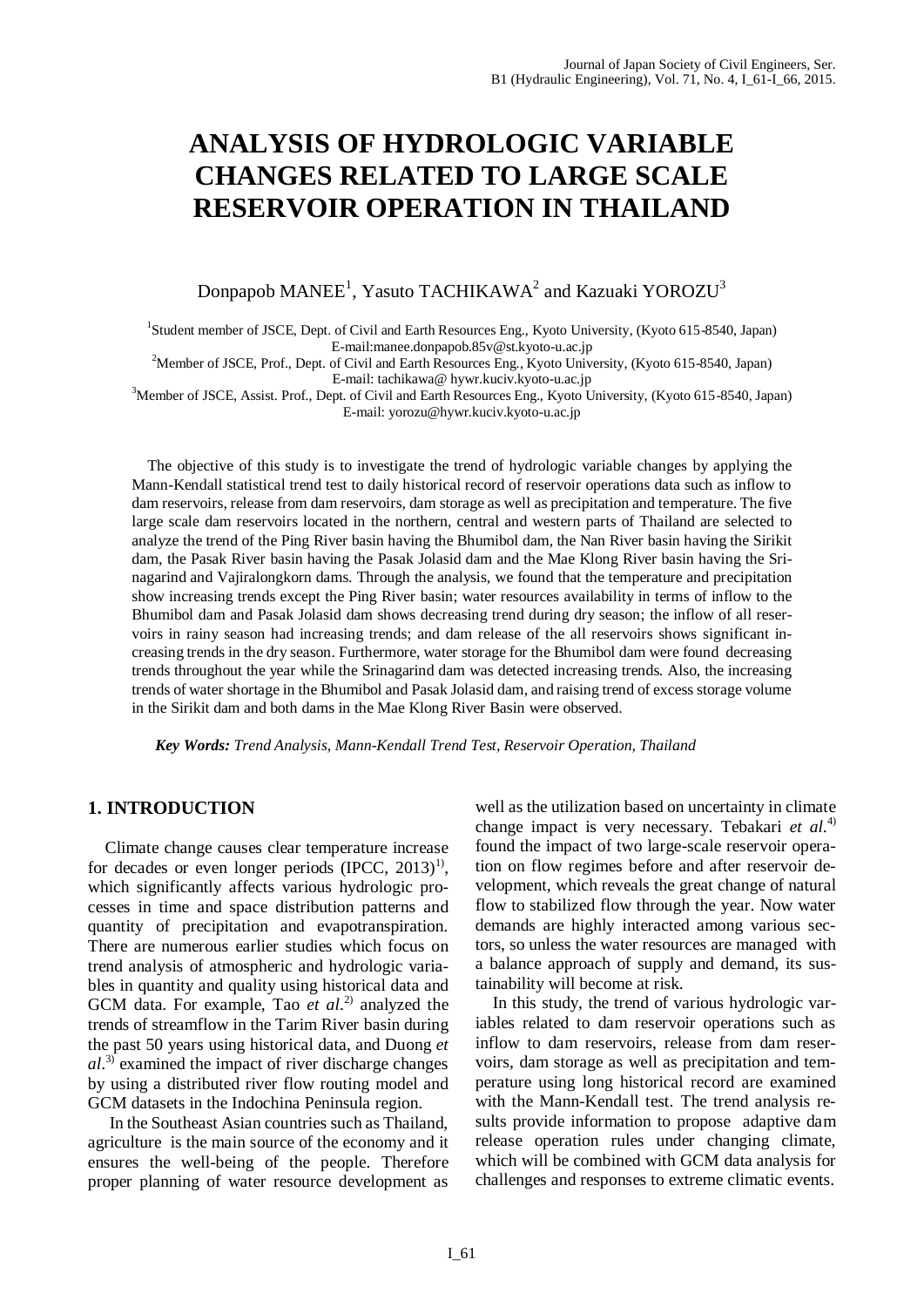|      | <b>Table 1</b> Characteristic features of selected reservoirs. |     |    |     |    |
|------|----------------------------------------------------------------|-----|----|-----|----|
| Nome | RR                                                             | SV. | CD | VDK | DС |

| <b>Name</b>       | ВB     | SК                                                       | SR     | VRK   | PS     |
|-------------------|--------|----------------------------------------------------------|--------|-------|--------|
| Location          |        | 17°14'33"N 17°45'50"N 14°24'31"N 14°47'58"N 14°51'41"N   |        |       |        |
|                   |        | 98°58'20"E 100°33'48"E 99°07'42"E 98°35'49"E 101°03'58"E |        |       |        |
| Catchment Area    |        |                                                          |        |       |        |
|                   | 26.386 | 13.130                                                   | 10.880 | 3.720 | 12.292 |
| (km2)             |        |                                                          |        |       |        |
| Max.Storage (MCM) | 13.462 | 9.510                                                    | 17.745 | 8.860 | 785    |
|                   |        |                                                          |        |       |        |
| Mean Inflow (MCM) | 5.783  | 5.780                                                    | 4.790  | 5.585 | 2,725  |
|                   |        |                                                          |        |       |        |
| Opening Year      | 1964   | 1974                                                     | 1980   | 1984  | 1999   |
|                   |        |                                                          |        |       |        |
| Period (years)    | 50     | 40                                                       | 34     | 30    | 15     |
|                   |        |                                                          |        |       |        |

# **2. MATERIALS AND METHODS**

 River basins in Thailand are studied, which are located in the Southeast Asia with an area 513,115 km<sup>2</sup>. The basins experience tropical climate with clear dry and wet seasons defined as follows: the dry season starts from November until April and the rainy season starts from May until October in the central and northern part of Thailand. In the western river basins dry season starts from January until June and rainy season begins July until December.

#### **(1) Study areas and data collection**

 The five large scale dam reservoir basins located in the northern, western and central parts of Thailand as shown in **Fig. 1** are selected to analyze the historical trend of precipitation, temperature, dam inflow, dam release, and storage. The five basins are the Ping River basin with the Bhumibol dam (BB), the Nan River basin with the Sirikit dam (SK), the Pasak River basin with the Pasak Jolasid dam (PS), and the Mae Klong River basin with the Srinagarind dam (SR) and Vajiralongkorn dam (VRK).

 Daily temperature and precipitation data were collected from 25 meteorological stations for the period of 1980-2011; and time series of daily dam inflow, dam release and storage data were obtained from the Electricity Generating Authority of Thailand (EGAT) and Thai Royal Irrigation Department (RID) for the period of starting reservoir operation. The reservoir characteristics are given in **Table 1.**  The spatial distribution of the selected meteorological stations in Thailand is shown in **Fig. 1**.

#### **(2) Trend analysis methods**

 Detecting trends in hydrologic, climatic, water quality and other natural time series has been an active topic for more than three decades now. Statistical tests for the detection of significant trends in hydrologic and climatologic time series can be classified as parametric and non-parametric methods. The parametric trend tests require sample data to be independent and distributed according to a certain



**Fig.1** Location map of large scale reservoirs and meteorological stations in Thailand.

distribution function, while the non-parametric tests need only that the data to be independant<sup>5)</sup>.

The Mann-Kendall trend test<sup> $6, 7$ </sup> is one of the widely used non-parametric tests to detect significant trends in time series. The Mann-Kendall trend test is based on the correlation between the ranks of time series and their time order. The statistics *S* calculated as equation (1) represent the number of positive differences minus the number of negative differences for all the differences considered as

$$
S = \sum_{i=1}^{n-1} \sum_{j=i+1}^{n} \text{sgn}(x_j - x_i)
$$
 (1)

where *n* is the number of total data points,  $x_i$  and  $x_j$ are the data values in time series *i* and *j*  $(j>i)$ , respectively, and sgn  $(x_j - x_i)$  is the sign function as

$$
sgn(x_j - x_i) = \begin{cases} +1, & \text{if } x_j - x_i > 0 \\ 0 & \text{if } x_j - x_i = 0 \\ -1 & \text{if } x_j - x_i < 0 \end{cases}
$$
 (2)

 The variance of the Mann-Kendall statistic is calculated by equation (3) as

$$
Var(S) = \frac{n(n-1)(2n+5) - \sum_{i=1}^{m} t_i(t_i - 1)(2t_i + 5)}{18}
$$
 (3)

where *n* is the number of total data points, *m* is the number of tied groups. The tied group means a sim-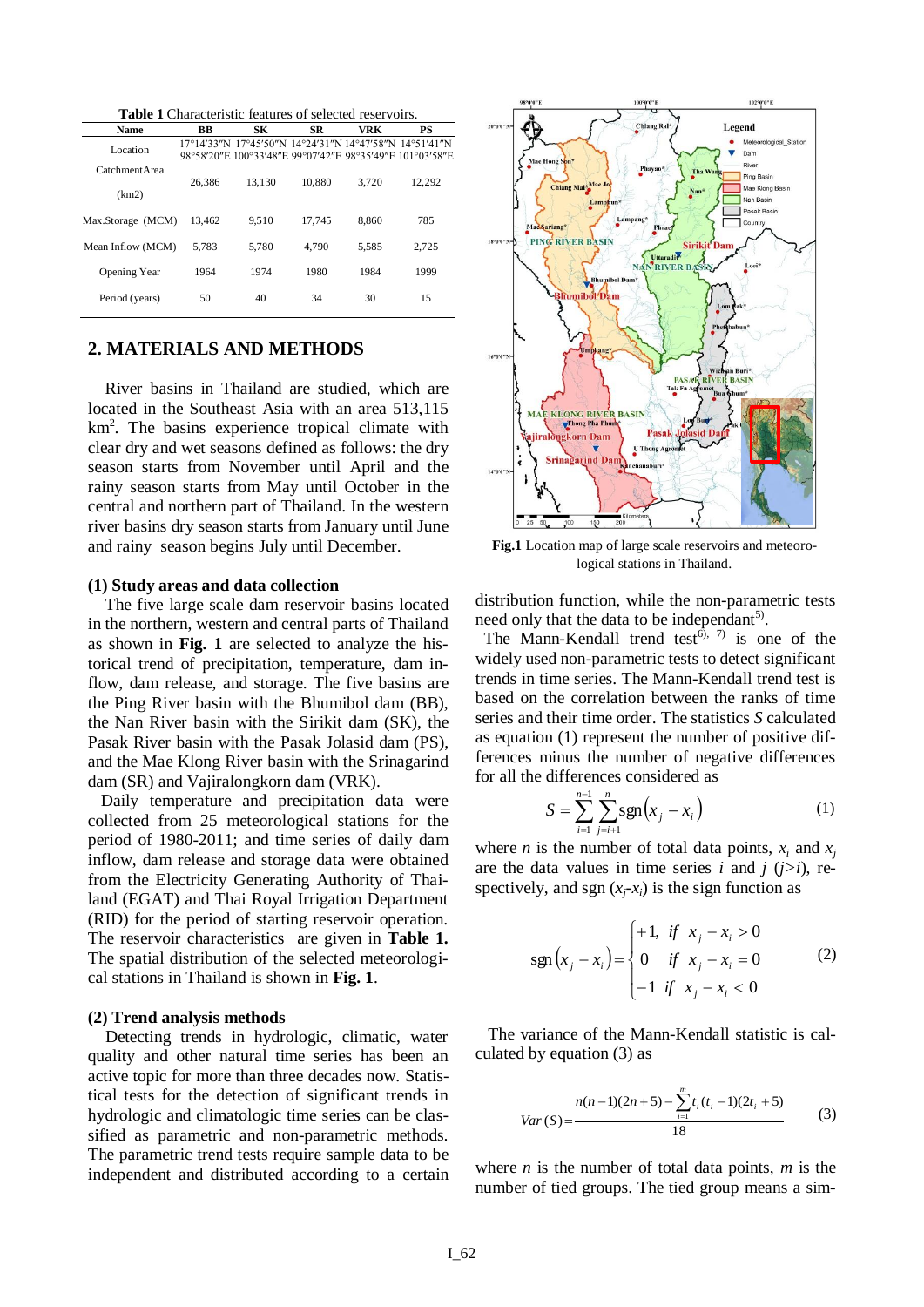ple data having the same value. The *t<sup>i</sup>* indicates the number of ties of extent *i*. In case of the sample size *n*   $> 10$ , the standard normal test statistic  $Z<sub>S</sub>$  is estimated by equation (4) as

$$
Z_{s} = \begin{cases} \frac{S-1}{\sqrt{Var(S)}}, & \text{if } S > 0\\ 0 & \text{if } S = 0\\ \frac{S+1}{\sqrt{Var(S)}}, & \text{if } S < 0 \end{cases}
$$
(4)

The positive values of  $Z<sub>S</sub>$  show increasing trends while negative  $Z_s$  values present decreasing trends. In this study the 1% and 5 % significance level  $\alpha$  were used. When  $|Z_s| > Z_{1-\alpha/2}$ , the null hypothesis is rejected and a significant trend exists in the time series.  $Z_{1-\alpha/2}$ is obtained from the standard normal distribution table. Therefore, the null hypothesis of no trend is rejected if  $|Z_s| > 1.96$  and  $|Z_s| > 2.576$  at the 5% and 1 % significance level respectively.

## **(3) Data analysis**

The observation data used in this study consists of daily precipitation, temperature, daily dam inflow, dam release and storage volume. The daily precipitation, dam inflow and dam release flow data were summed up for monthly, seasonally, and yearly and developed monthly, seasonally and annual time series data for the trend analysis. The daily temperature data were averaged monthly, seasonally, and yearly and developed for each time series data. Similarly the dam storage volume time series were averaged at the end of each month. After compiling of all-time series data on each parameter, the monthly time series in the designed month was selected to generate new time series for the Mann-Kendall trend analysis.

 In addition, the seasonal analysis was also conducted by dividing the dry season (November to April) and the rainy season (May to October) for the northern and central of study area. The season for the western of study area is delayed, so the calculation was chosen for the dry season (January to June) and the rainy season (July to December) for each hydrologic parameter.

# **3. RESULTS AND DISCUSSION**

# **(1) Analysis of temperature and precipitation trend**

 Results of applying the statistical tests for seasonal and annual temperature and precipitation trend over the period 1980-2011 are presented in **Table 2** and

**Table 2** Results of the statistical tests for seasonal and annual temperature and precipitation over the period 1980-2011.

| Station             | Temperature |                       | Precipitation |            |                              |                |
|---------------------|-------------|-----------------------|---------------|------------|------------------------------|----------------|
|                     |             | Dry Season Wet Season | Annual        |            | Dry Season Wet Season Annual |                |
| <b>Bhumibol Dam</b> | 0.214       | $-0.714$              | $-0.018$      | 0.712      | $-0.188$                     | $-0.021$       |
| Chiang Mai          | 0.464       | $-2.194*$             | $-1.053$      | $-0.335$   | $-0.314$                     | $-0.649$       |
| Chiang Rai          | $1.963*$    | 0.839                 | 1.731         | 0.251      | $-0.565$                     | $-0.523$       |
| Lampang             | $2.569**$   | 0.036                 | 1.855         | 0.126      | $-0.628$                     | $-0.607$       |
| Lamphun             | 0.788       | $-1.632$              | $-0.263$      | $-0.068$   | 1.564                        | 1.19           |
| Mae Hong Son        | $-0.244$    | $-0.732$              | $-0.619$      | 0.555      | 0.795                        | 0.795          |
| Mae Jo              | $2.963**$   | 0.691                 | $2.904**$     | 0.34       | $-1.216$                     | $-1.112$       |
| Phayao              | $-0.338$    | 0.319                 | 0.638         | $-0.187$   | 2.108*                       | 1.836          |
| Mae Sariang         | 0.143       | $-1.07$               | $-0.749$      | 1.13       | $\mathbf{0}$                 | 0.251          |
| Nan                 | 1.035       | 0.125                 | 0.517         | 0.272      | 0.188                        | 0.293          |
| Phrae               | $-0.393$    | $-0.624$              | $-0.232$      | 1.193      | 0.649                        | 0.733          |
| Tha Wang Pha        | $-0.892$    | 1.035                 | 0.91          | 0.054      | 0.715                        | 0.412          |
| Uttaradit           | 1.427       | $-0.125$              | 0.5           | $\Omega$   | $-1.047$                     | $-1.214$       |
| Phetchabun          | 1.285       | 0.178                 | 1.285         | $2.156*$   | 0.9                          | 1.465          |
| Pak Chong           | $2.623**$   | $-0.963$              | 1.267         | 0.921      |                              | 2.219* 2.623** |
| Lom Sak             | $2.177*$    | $-0.125$              | 1.409         | 0.076      | 0.195                        | 0.433          |
| Lop buri            | 0.178       | 0.071                 | 0.107         | 0.23       | $-1.088$                     | $-0.481$       |
| Loei                | 1.249       | $-0.624$              | 0.892         | 0.586      | 1.005                        | 1.235          |
| <b>Bua Chum</b>     | 0.393       | 0.225                 | 0.161         | $-0.303$   | 0.195                        | $-0.206$       |
| Wichian Buri        | 2.814**     | $2.176*$              | $2.701**$     | 1.741      | 0.108                        | 0.966          |
| Tak Fa              | 0.696       | $-0.731$              | 0.232         | 0.954      | 1.047                        | 1.17           |
| Kanchanaburi        | $-0.892$    | 1.873                 | 0.232         | $-0.147$   | $-0.586$                     | $-0.356$       |
| Thong Pha Phum      | 0.731       | $2.301*$              | 1.855         | 0.52       | 0.011                        | 0.412          |
| Uthong              | $-1.82$     | 0.464                 | $-0.892$      | $-3.181**$ | $2.972**$                    | $-0.544$       |
| Umphang             | 0.535       | $-1.356$              | $-0.393$      | 1.363      | 0.824                        | 1.761          |

Bold Character represent trends identified with

\*Statistically significant trends at 5% significance level (1.960) \*\*Statistically significant trends at 1% significance level (2.576)

Dashed line indicate the separation of gauging station on each basin

**Fig. 2**. In **Table 2**, the  $Z_s$  values in equation (4) are presented. The positive values represent the increasing trend and the bold values show statistically significant at the 5% or 1% significant level.

 All of metrological stations showed the slight significant increasing trends except some stations near to the BB dam stations while the other stations trends present increasing trend in terms of temperature and rainfall. For the results of the temperature trend, the Wichianburi and Maejo stations in the Pasak River basin and the Ping River basin showed insignificant increasing trends at the 1% significance level of temperature in all seasons.

 The other metrological stations have slightly increasing and decreasing trends in the dry and rainy seasons. The mean temperature in the Pasak, Nan and Mae Klong River basins showed the increasing trend, which means the evapotranspiration trend in those river basins would increase because the temperature is a main factor of evapotranspiration component. The precipitation trends of the Pasak, Nan and Mae Klong River basins also slightly increase as similar trends with the temperature.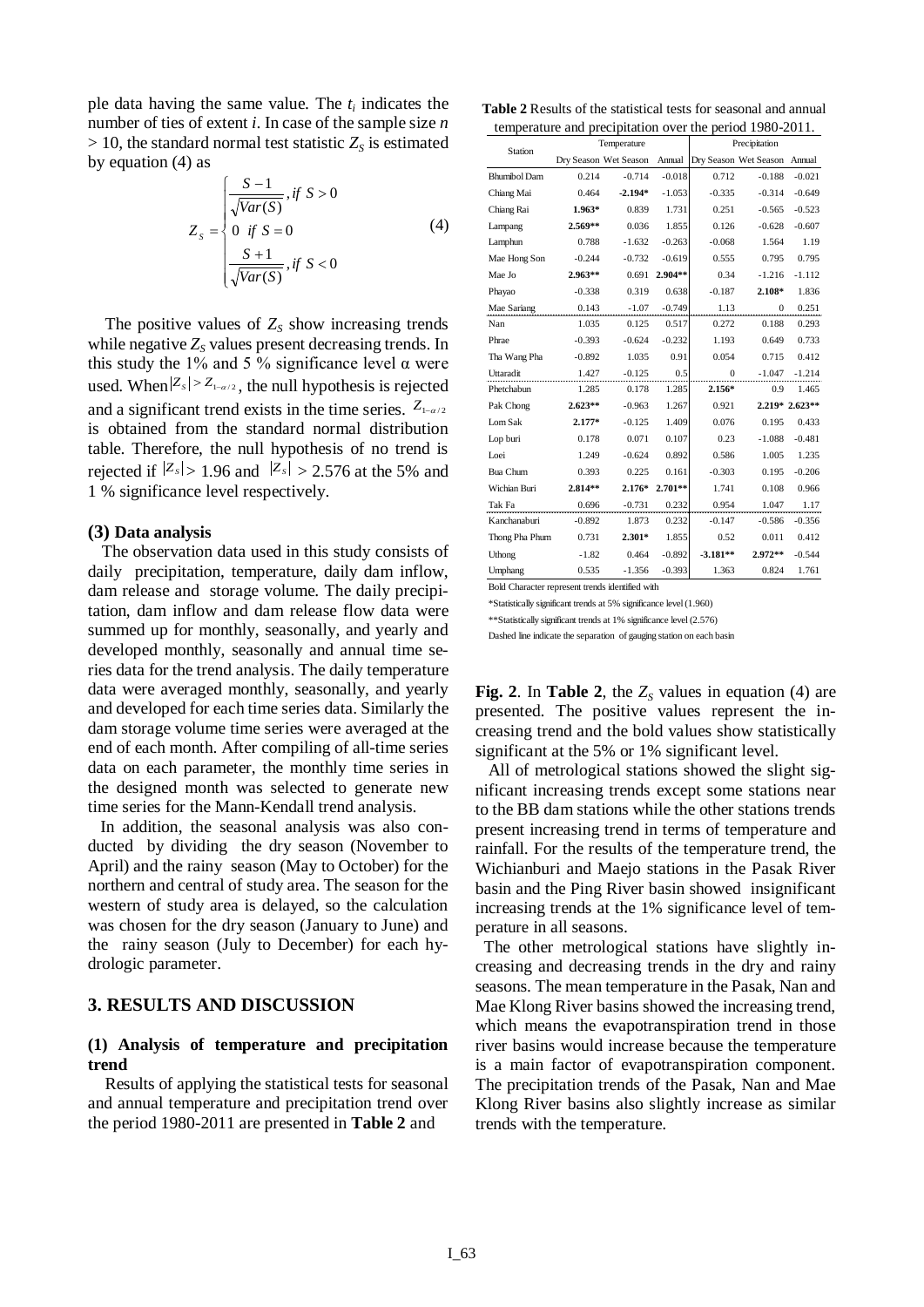

**Fig.2** Spatial distribution of meteorological stations with increasing, decreasing and no trends for seasonal and annual data during the period 1980-2011. (a) mean temperature in dry season (b) mean temperature in rainy season (c) annual mean temperature (d) precipitation in dry season (e) precipitation in rainy season (f) annual precipitation

## **(2) Analysis of inflow trend**

 The output of the analyzed inflow series was summarized in **Table3**. The inflow series of the SK dam at the Nan River basin and the SR dam at the Mae Klong River basin were found significant increasing trends throughout the year, which were corresponding with the increasing precipitation trends. Both increasing and decreasing trends were detected at the BB, PS and VRK dams. The VRK and BB dam have a strong significant decreasing trend at the 1% significance level in early dry season. The Pasak reservoir was found only three months of slightly increasing trends comparing with other nine month significant decreasing trends, even though the precipitation trends in the Pasak River basin have been detected increasing trends in all stations that cover the basin. This suggests the higher evapotranspiration rate occurred correspond to the results of the increasing mean temperature trend in the Pasak River basin, which caused the decreasing amount of water resources in the basin.

#### **(3) Analysis of release flow trend**

 The monthly, seasonal and annual trends of dam release flow obtained by the Mann-Kendall test are given in **Table 4**. According to these results, the significant increasing trend at the 1% significance level of dam release flow during the dry season were found except the Pasak dam, however the dam release flow of the Pasak dam has a little significant increasing trend especially on December and January at the 1% significance level. The inflow trends of the BB and SK dams during the early rainy season (May to July) found increasing trends as shown in **Table 3.**  Therefore, the release of the BB, SK and PS dams in the rainy season have significant decreasing trend to store the flood flows in the Ping, Nan and Pasak Rivers. In brief, the results show generally increasing significant trends in the dry season of release flow in all reservoirs for high water demand, and decrease trends in the BB, SK, and PS dams to store water in the rainy season.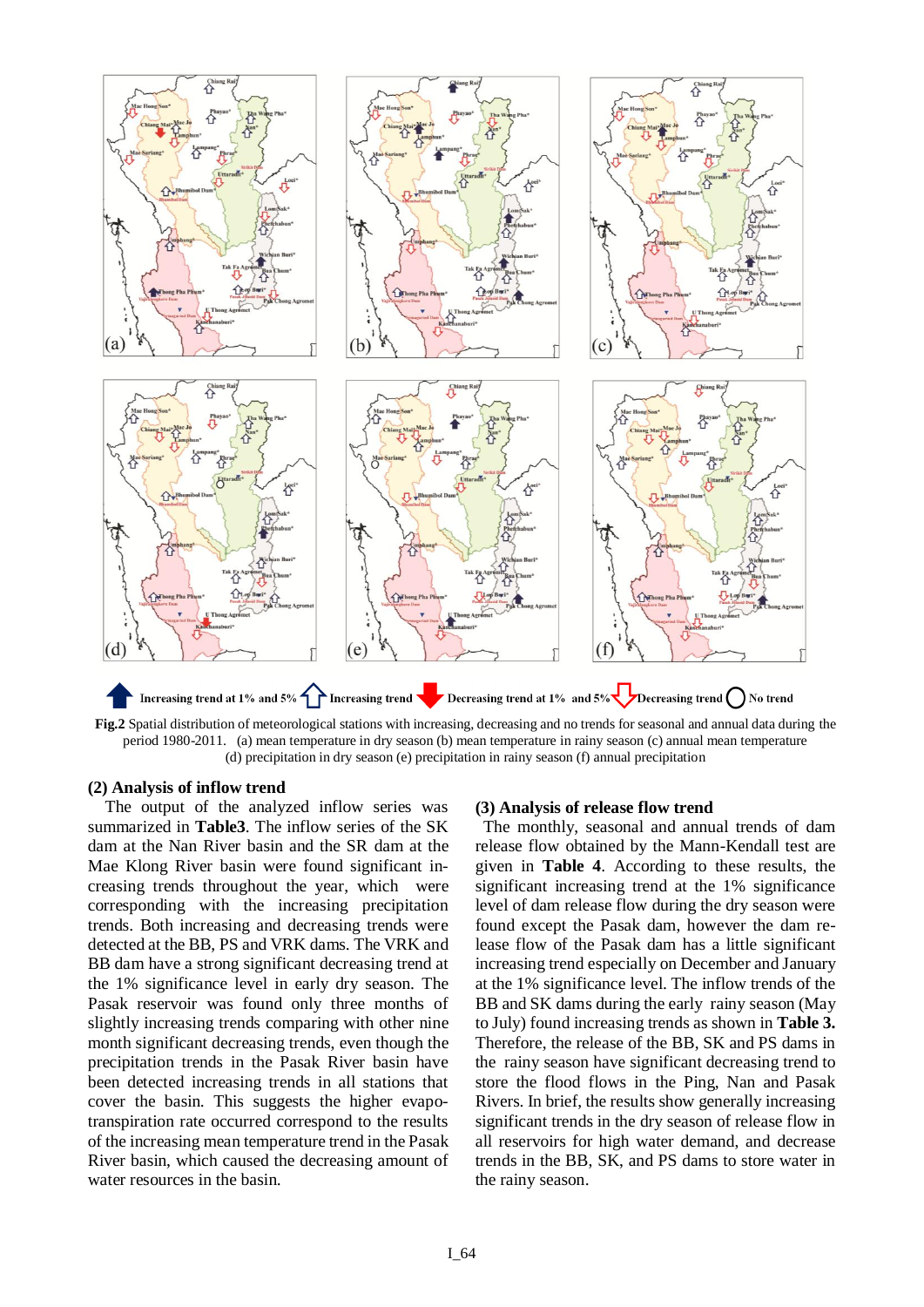**Table 3** Results of the statistical tests for monthly, seasonal and annual inflow over the period from the starting operation to 2013.

| Month/Season | BB         | SΚ       |           |        |                |
|--------------|------------|----------|-----------|--------|----------------|
|              |            |          | PS        | SR     | <b>VRK</b>     |
| Jan          | $-2.141*$  | 1.27     | $\theta$  | 0.415  | $-2.12*$       |
| Feb          | $-1.824$   | $2.552*$ | $-1.204$  | 0.978  | $-2.345*$      |
| Mar          | $-0.351$   | 0.804    | $-0.985$  | 1.038  | $-0.769$       |
| Apr          | $-0.97$    | 0.781    | 0.109     | 0.326  | $-2.157*$      |
| May          | 1.029      | 0.874    | $-0.495$  | 0.83   | 0.732          |
| Jun          | 0.151      | 0.408    | $-0.594$  | 0.86   | 0.071          |
| Jul          | 0.46       | 0.92     | $-1.188$  | 1.986* | $2.212*$       |
| Aug          | $-0.067$   | 0.804    | $-0.891$  | 2.194* | 1.249          |
| Sep          | $-0.033$   | 1.014    | 0.495     | 1.393  | 1.855          |
| Oct          | 0.184      | 0.478    | 0.891     | 1.127  | 0.928          |
| <b>Nov</b>   | $-1.422$   | 0.384    | $-1.188$  | 0.296  | 0.036          |
| Dec          | $-2.894**$ | 2.598**  | $-2.078*$ | 0.385  | $\overline{0}$ |
|              |            |          |           |        |                |
| Dry Season   | $-1.939$   | 1.766    | $-1.642$  | 1.334  | 0.319          |
| Rainy Season | 0.151      | 0.851    | 0.396     | 1.186  | $2.07*$        |
| Annual       | $-0.233$   | 0.702    | 0.495     | 1.512  | $1.97*$        |

Bold character represent trends identified with

\*Statistically significant trends at 5% significance level (1.960)

\*\*Statistically significant trends at 1% significance level (2.576)

Dashed line indicate the separation between dry and wet seasons

#### **(4) Analysis of storage trend**

 Results of the Mann-Kendall test to the monthly storage volume at the end of each month are presented in **Table 5**. As shown, the majority of the monthly trends in the BB dam have a significant decreasing trend due to reservoir operation based on the existing rule curve while the SR dam shows an increasing trend throughout the year. The SK and VRK dams remain the similar trends of increasing trends in rainy season and of decreasing trends in dry season as a natural condition. The water storage trend of the Pasak dam found strongly decreasing trend at the 1% significance level in late dry season due to increased water consumption as indicated in **Table 4**.

#### **(5) Insufficient and excess storage volume**

 Insufficient and excess storage volumes were also evaluated from the beginning of each dam operation. The insufficient storage volume means the amount of volume below the lower rule curve while the excess volume represents the total of volume exceeding the upper rule curve. The explanation of the insufficient and excess storage volume is illustrated in **Fig. 3**. The results of this analysis are summarized in **Table 6**. At the BB dam, increasing of insufficient storage volume trends was detected, which is corresponding to the results of section (2) and (3) for the analysis of reduced inflow and increasing outflow trends results.

**Table 4** Results of the statistical tests for monthly, seasonal and annual dam release flow over the period starting from the operation to 2013.

| Month/Season |            |           | Test statistic (Zs) |                  |            |
|--------------|------------|-----------|---------------------|------------------|------------|
|              | <b>BB</b>  | SK        | <b>PS</b>           | SR               | <b>VRK</b> |
| Jan          | $3.543**$  | 4.928**   | $3.266**$           | $3.579**$ 2.72** |            |
| Feb          | $4.215**$  | 3.944**   | 1.683               | 4.092**          | 4.858**    |
| Mar          | 2.595**    | $2.179*$  | 1.584               | $3.765**$        | 3.395**    |
| Apr          | 1.457      | 0.478     | $-0.792$            | 2.846**          | $4.221**$  |
| May          | $-1.405$   | $-0.711$  | $\theta$            | $3.172**$        | $2.532*$   |
| Jun          | $-1.69$    | $-0.151$  | $\overline{0}$      | $2.046*$         | $-0.469$   |
| Jul          | $-2.476*$  | $-1.456$  | $-0.693$            | 2.075*           | 0.206      |
| Aug          | $-2.108*$  | $-1.34$   | $-0.693$            | 1.66             | 1.069      |
| Sep          | $-3.279**$ | $-2.039*$ | $-0.792$            | 0.049            | $-0.019$   |
| Oct          | $-2.509*$  | $-1.2$    | 0.891               | $3.143**$        | 1.427      |
| Nov          | $-0.569$   | $-0.198$  | $-0.891$            | $2.787*$         | $2.676**$  |
| Dec          | 1.941      | $3.111**$ | $2.771**$           | $3.41**$         | $2.034*$   |
|              |            |           |                     |                  |            |
| Dry Season   | 2.957**    | $3.29**$  | 0.766               | $3**$            | 3.358**    |
| Rainy Season | $-2.225*$  | $-1.13$   | 0.099               | 1.832            | 1.356      |
| Annual       | 0.353      | 1.379     | 0.396               | $3.13**$         | $2.72**$   |
|              |            |           |                     |                  |            |

Bold character represent trends identified with

\*Statistically significant trends at 5% significance level (1.960)

\*\*Statistically significant trends at 1% significance level (2.576)

Dashed line indicate the separation between dry and wet seasons

| Month      | Test statistic $(Zs)$ |          |                    |       |          |  |  |
|------------|-----------------------|----------|--------------------|-------|----------|--|--|
|            | <b>BB</b>             | SК       | PS                 | SR.   | VRK      |  |  |
| Jan        | $-1.491$              | $-0.012$ | $-1.971*$          | 1.186 | 1.294    |  |  |
| Feb        | $-2.112*$             |          | $-0.827 - 2.847**$ | 1.127 | 0.807    |  |  |
| Mar        | $-2.629**$            |          | $-1.456 - 2.956**$ | 0.889 | 0.619    |  |  |
| Apr        | $-2.801**$            |          | $-1.619 - 3.175**$ | 0.741 | $-0.169$ |  |  |
| May        | $-2.681**$            | -1.503   | $-1.534$           | 0.415 | $-0.694$ |  |  |
| Jun        | $-2.422*$             | $-1.107$ | $-1.782$           | 0.682 | $-0.178$ |  |  |
| Jul        | $-1.982*$             | $-0.641$ | $-1.881$           | 0.652 | 0.107    |  |  |
| Aug        | $-1.664$              |          | $0.128 - 2.573**$  | 1.275 | 1.534    |  |  |
| Sep        | $-1.577$              | 0.454    | $-1.089$           | 1.571 | 1.249    |  |  |
| Oct        | $-1.284$              | 0.618    | 1.386              | 1.601 | 1.463    |  |  |
| <b>Nov</b> | $-0.957$              | 0.757    | 1.089              | 1.423 | 1.427    |  |  |
| Dec        | $-1.112$              | 0.734    | $-0.693$           | 1.156 | 1.463    |  |  |

**Table 5** Results of the statistical tests for monthly, seasonal and annual storage over the period starting from the operation to 2013.

Bold character represent trends identified with

\*Statistically significant trends at 5% significance level (1.960) \*\*Statistically significant trends at 1% significance level (2.576) Dashed line indicate the separation between dry and wet seasons